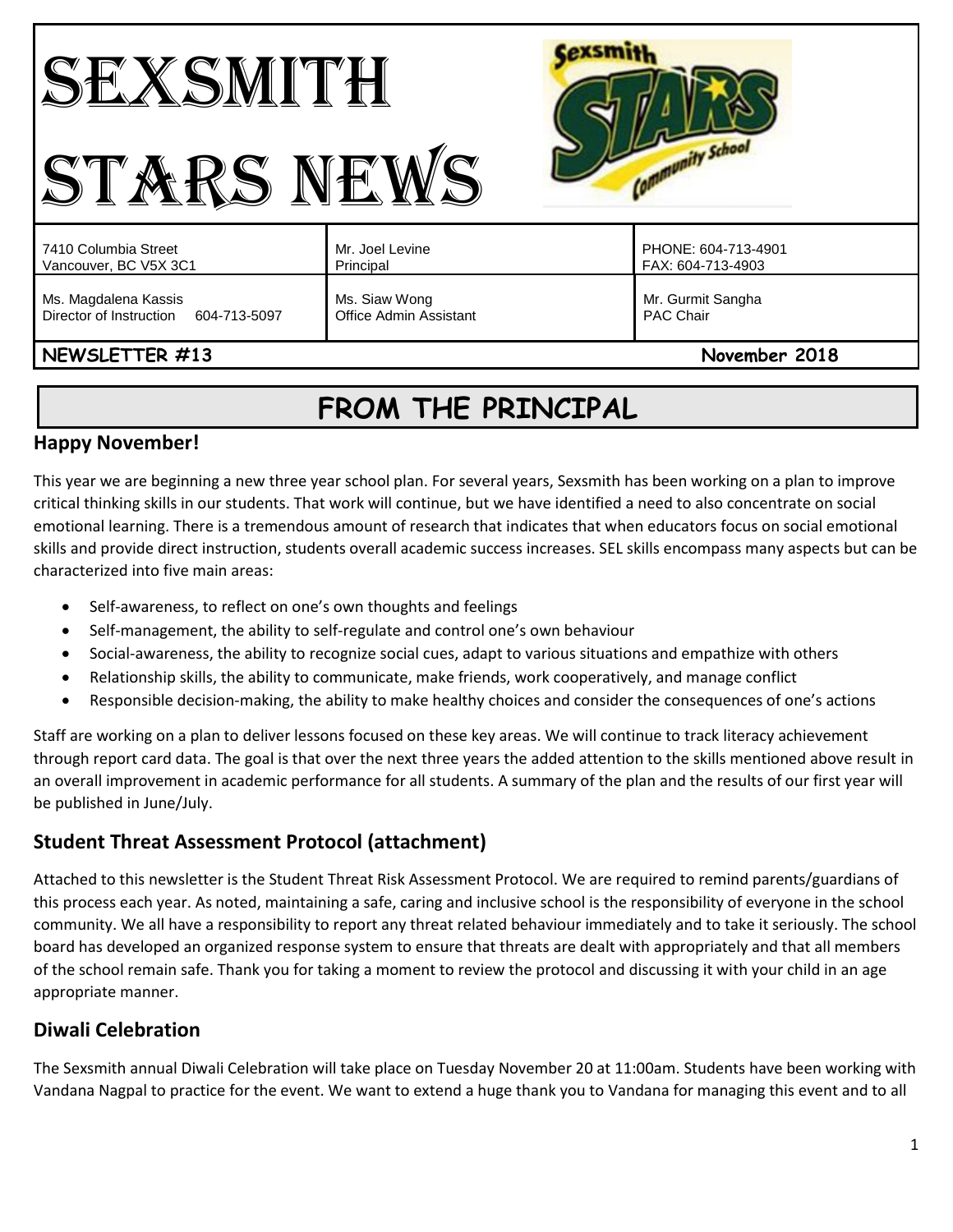the parents who help out. Sharing cultural events with the whole student body is a tradition at Sexsmith that adds to the positive and inclusive culture that everyone should be very proud of.

## **Sports Programming at Sexsmith**

Sexsmith has many extracurricular sports programs running throughout the year. The following is what is happening and what traditionally happens based on the availability of coaches and volunteers.

- We have an intramural program that runs year round at noon hour in the gym. Students are put into house teams. The games are for grade 4 to 7 students and include indoor soccer, European handball and dodge ball.
- We currently have a senior boy's soccer team. It is coed as 3 or 4 grade 7 girls play on the team. Our team is the only coed team in our zone and advanced to the next round of competition.
- Volleyball season has begun. We have a full compliment of teams. Two teams of each Jr. Boys, Jr. Girls, Sr. Boys and Sr. Girls.
- Basketball is a winter sport and we usually have teams. Play will begin in late December/early January.
- Track season begins in the spring and we usually have a large team of students grades 4 to 7. Last year we had 100 students on the team and the season ends with a full day track meet at Swangard Stadium.
- All teams play against neighbouring schools.
- Indoor Track Meet, the Friday before Spring Break, and Sports Day in May are also fun athletic activities that our students enjoy during the school day.

A special thank you to all the teachers and volunteers who put in extra time and effort to support these sports programs.

## **PAC News**

The PAC meeting was held on Thursday October 11 at 6:30pm. Many parents attended. Minutes have been posted on the PAC tab of the school website. The next meeting is on Thursday November 8 at 6:30pm in the library. All parents are welcome to attend. **We want to make parents aware that the majority of our current PAC executive will be moving on to secondary school with their children at the end of this year. We encourage other parents to get involved now so that the transition to the next PAC executive is a smooth one.** If you would like to contact PAC or volunteer to help out with a program please email [sexsmithvolunteers@gmail.com](mailto:sexsmithvolunteers@gmail.com)

## **Kindergarten Registration for 2019-20**



#### **Kindergarten registration for children born in 2014 begins on November 1st .**

All Kindergarten applicants are required to submit an application to their English catchment elementary school. This includes families who wish to apply for choice programs (French Immersion, Montessori, etc.) and/or a cross boundary placement.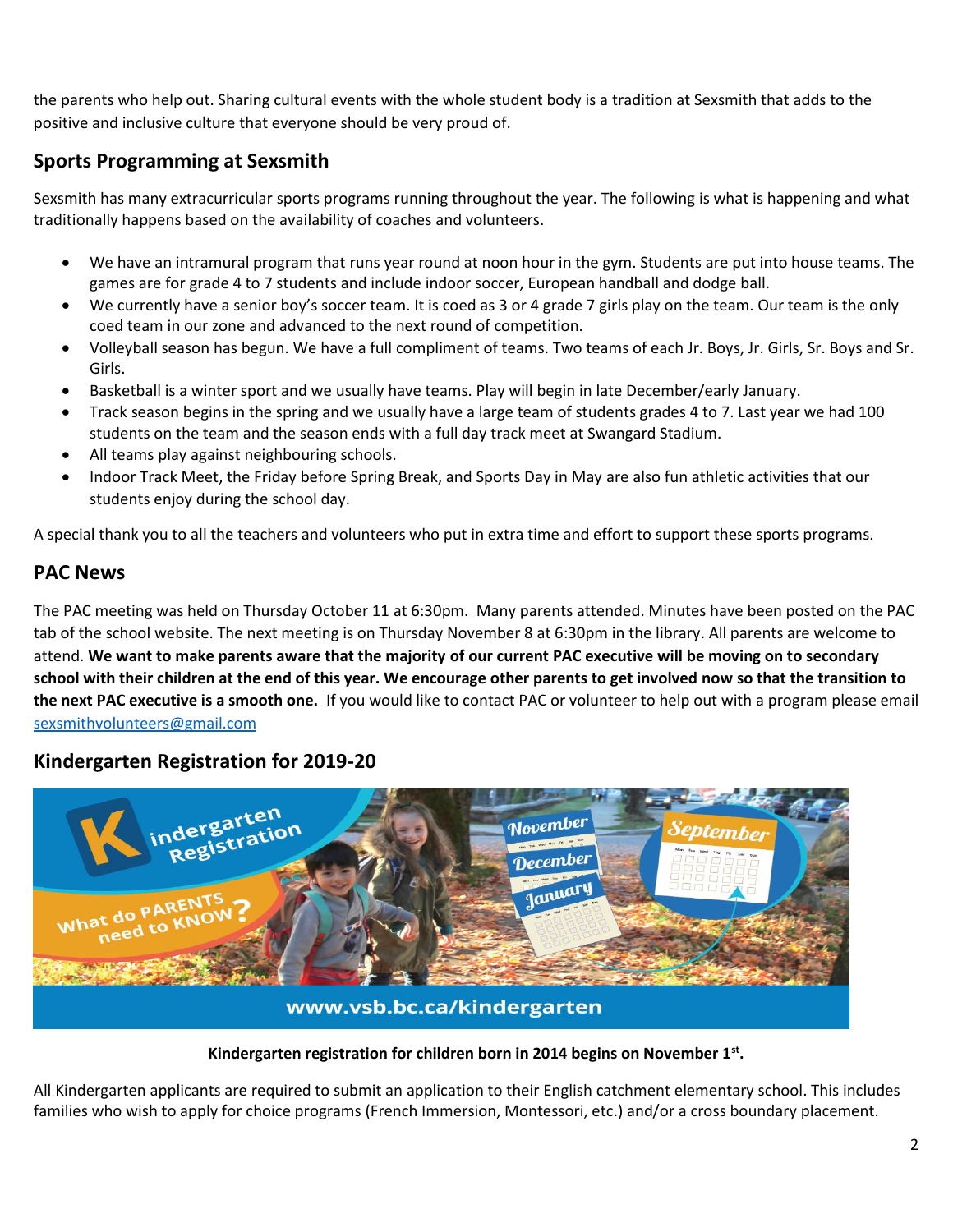The priority registration period for Kindergarten opens on **Thursday November 1st and closes at 4 pm on Thursday January 31st**. Students who submit an application within this priority period will be accommodated before late applicants.

Applying for Kindergarten is a **2-Step process**:

Step 1: Completion of an online application form. (link available Nov. 1)

Step 2: Bringing supporting documentation, along with your child, to your neighbourhood English catchment school.

#### Supporting Documents Needed:

- 1. Proof of residence in Vancouver
- 2. Child's birth certificate
- 3. Immigration documentation (if applicable)
- 4. Immunization records
- 5. Court Orders/Documents (if applicable)



If you want to apply for a Choice program or cross-boundary, you must first apply to your English catchment elementary school. Applications for Choice programs and cross boundary placements will begin to be accepted in early 2019. In the event there are more in-catchment applicants than available space\* at the school, the following process will be used to prioritize enrolment:

#### **Kindergarten Applications Received Between November 1st and January 31st**

- 1. **In-catchment** Kindergarten applicants with siblings in attendance at the school (and who will be attending next year) will be placed first.
- 2. The names of all other in-catchment registrants will be entered into a **random draw** for the remaining Kindergarten spaces.
- 3. Students who cannot be accommodated will be placed on a waitlist in the order in which their name was drawn.
- **4.** Between January 31<sup>st</sup> and the second Friday in June students on the ordered waitlist will be accommodated as space becomes available.

#### **Kindergarten Registrations Received AFTER January 31st**

In-catchment Kindergarten students who apply **after** January 31st will be accommodated if there is space. If there is no space their names will be added to the bottom of the existing waitlist.

Note: There will be no priority given to registrants with siblings if they register after January 31st.

#### **For more information on kindergarten registration visit:** <http://www.vsb.bc.ca/kindergarten>

\* Available Space includes physical capacity, resources, staffing, or educational programs available or planned for a school as defined by the district. (Administrative Procedure 300)

## **Punjabi Classes at Sexsmith**

Punjabi classes are taking place every Monday in the library from 3:00 pm until 4:45 pm. To register or for more information please contact Mrs. Power at 604-274-2148.